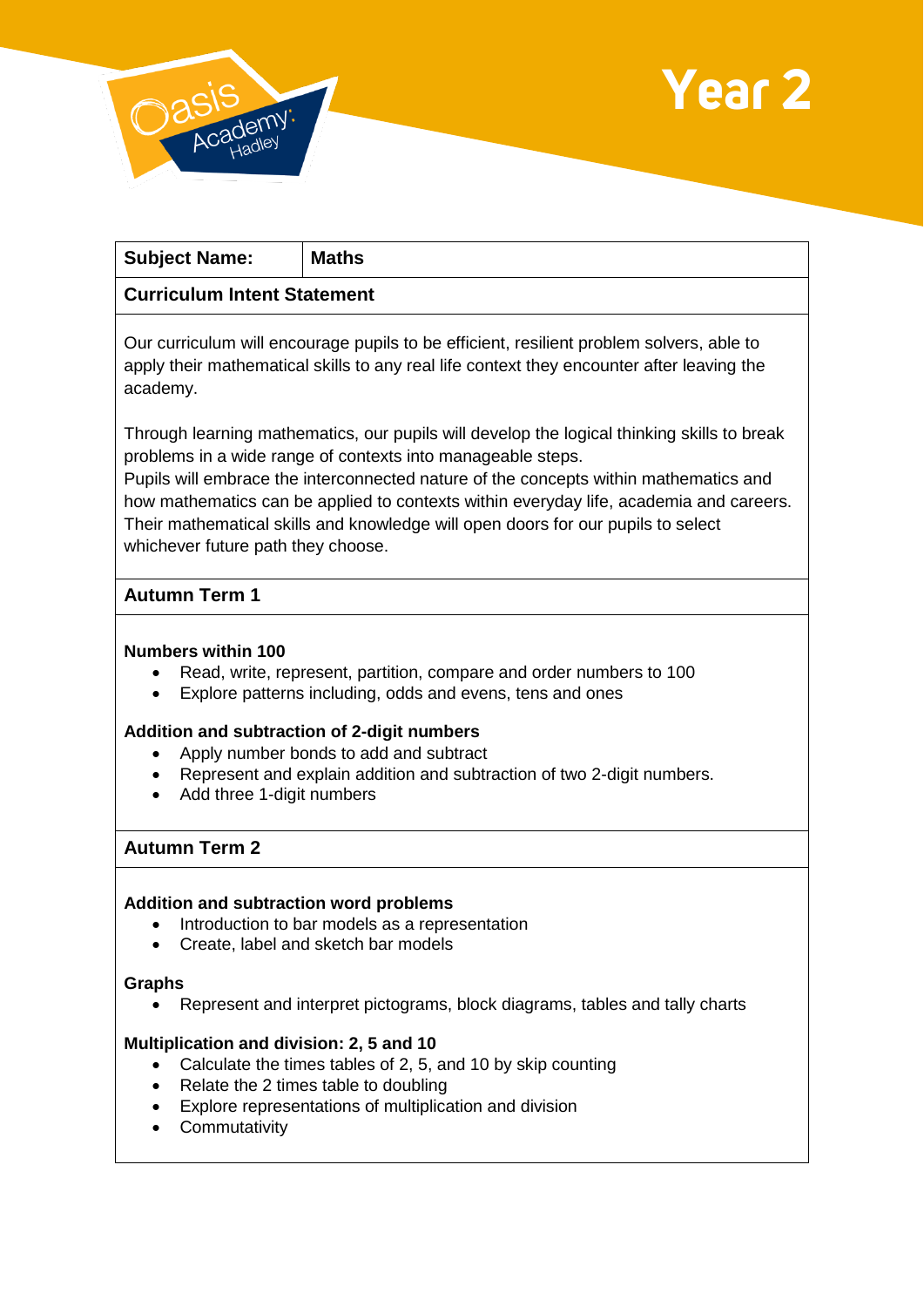# **Spring Term 1**

#### **Time**

- Tell the time on an analogue clock: quarter past, quarter to and five minute intervals
- Calculate durations of time in minutes and seconds
- Sequence daily events
- Minutes in an hour and hours in a day

#### **Fractions**

- Part-whole relationships
- Fractions as part of a whole or a whole set
- Relate to division
- Equivalent fractions

### **Addition and subtraction of 2-digit numbers**

Illustrate, represent and explain addition and subtraction

### **Spring Term 2**

#### **Money**

- Recognise coins and notes
- Use £ and p accurately
- Add and subtract amounts
- Calculate change

### **Face, shapes and patterns; lines and turns**

- Explore, sort and describe 2-D shapes
- Lines of symmetry in 2-D shapes
- Identify 2-D shapes on 3-D shapes
- Compare and sort 2-D and 3-D shapes
- Use language to describe position, direction and rotation to follow a route

## **Summer Term 1**

#### **Numbers within 1000**

- Represent in different ways
- Compare using symbols
- Read scales

#### **Measures; capacity and volume**

- Read and measure temperature
- Estimate, measure and understand litres and millilitres
- Compare and order capacities

#### **Measures; mass**

Weigh and compare masses in kilograms and grams